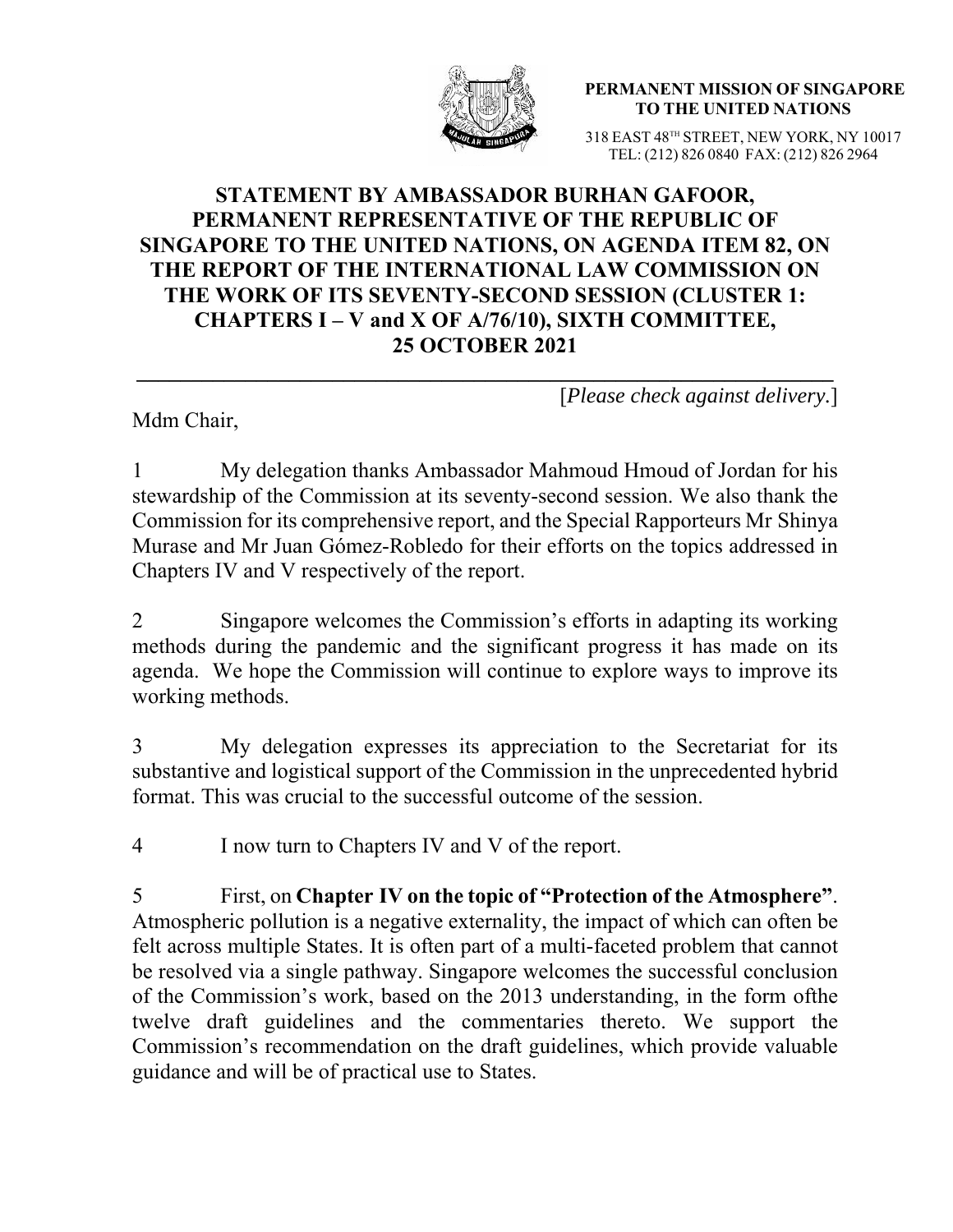6 For example, draft guideline 8 addresses the obligation for States to cooperate, as appropriate, with each other and with relevant international organisations for the protection of the atmosphere. Singapore fully agrees that international cooperation is at the core of protecting the atmosphere from atmospheric pollution and degradation. We also agree that the principles of sovereign equality and good faith, as cited by the Commission in the commentary to draft guideline 8, guide such cooperation.

7 Second, on **Chapter V on the topic "Provisional application of treaties"**, Singapore is pleased that the Commission successfully concluded its work on the Guide to Provisional Application of Treaties and its commentaries, and welcomes the overall approach that the Guide encourages. The Guide provides important and concise practical guidance to States and international organisations on how treaties can be applied provisionally and the legal effects of such provisional application.

8 With regard to draft Guideline 4 on "Form of agreement", we are heartened that the Commission's output addresses concerns that my delegation raised before. We particularly welcome the amendments to emphasise the requirement of consent to the provisional application of a treaty between the States and international organisations concerned.

9 With regard to draft Guideline 6 on "Legal effects", Singapore's understanding is that an agreement between States or international organisations to provisionally apply a treaty or part of a treaty can create a legally binding obligation. Whether any such legally binding obligation is created is ultimately dependent on the intention of the parties and what they have agreed. This may be reflected in the circumstances surrounding the treaty and the agreement on provisional application, in cases where both are silent or ambiguous on the legal effect of provisional application. In situations where there is an obligation on States or international organisations to provisionally apply a treaty or part of a treaty, they must do so in good faith.

10 On this understanding, my delegation supports the Commission's recommendations as set out at paragraph 49 of the report and the Guide as a whole.